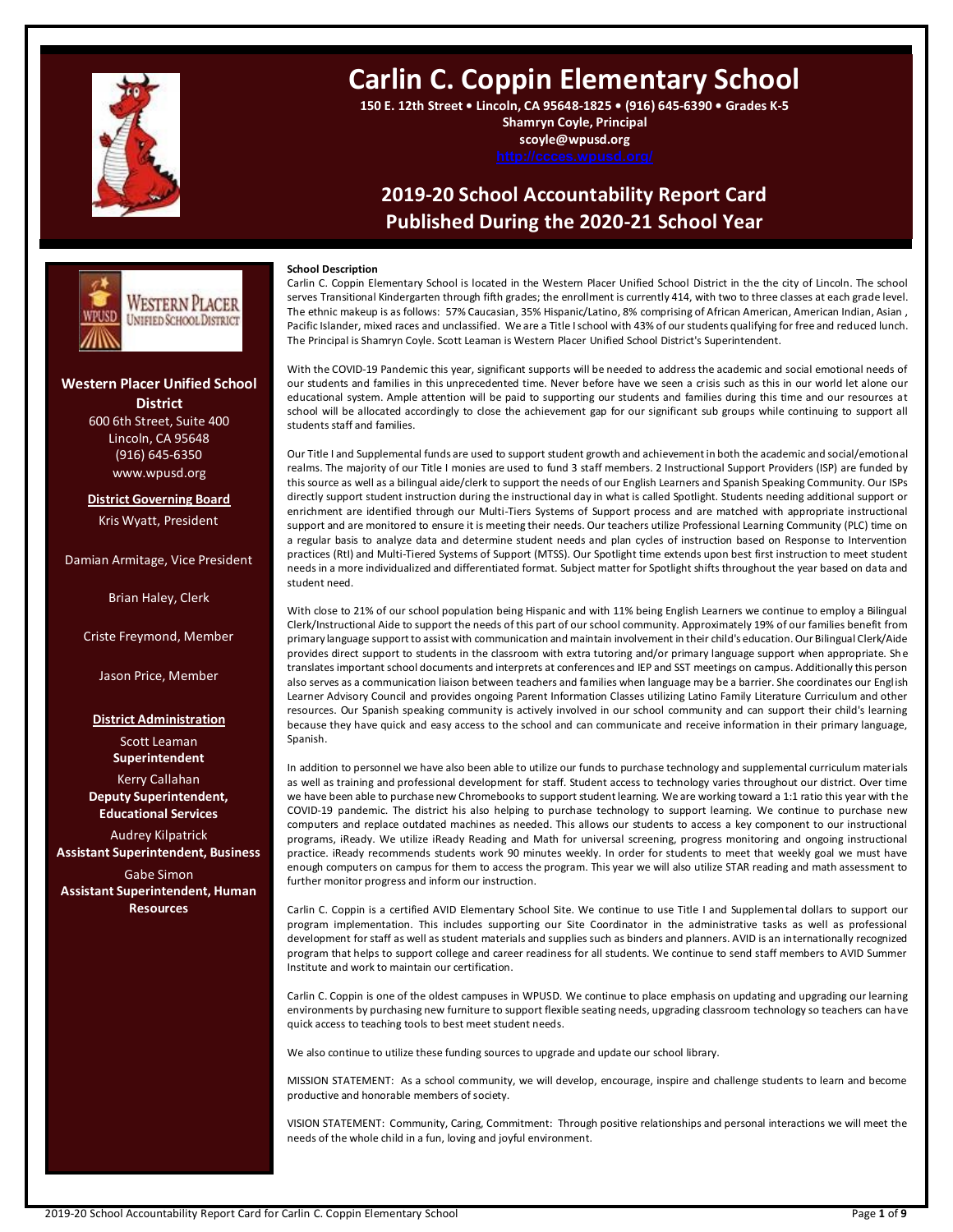# **About the SARC**

By February 1 of each year, every school in California is required by state law to publish a School Accountability Report Card (SARC). The SARC contains information about the condition and performance of each California public school. Under the Local Control Funding Formula (LCFF) all local educational agencies(LEAs) are required to prepare a Local Control and Accountability Plan (LCAP), which describes how they intend to meet annual school-specific goals for all pupils, with specific activities to address state and local priorities. Additionally, data reported in an LCAP is to be consistent with data reported in the SARC.

- For more information about SARC requirements and access to prior year reports, see the California Department of Education (CDE) SARC web page at [https://www.cde.ca.gov/ta/ac/sa/.](https://www.cde.ca.gov/ta/ac/sa/)
- For more information about the LCFF or the LCAP, see the CDE LCFF webpage a[t https://www.cde.ca.gov/fg/aa/lc/.](https://www.cde.ca.gov/fg/aa/lc/)
- For additional information about the school, parents/guardians and community members should contact the school principal or the district office.

# **2019-20 Student Enrollment by Grade Level**

| <b>Grade Level</b>      | <b>Number of Students</b> |
|-------------------------|---------------------------|
| Kindergarten            | 89                        |
| Grade 1                 | 75                        |
| Grade 2                 | 73                        |
| Grade 3                 | 73                        |
| Grade 4                 | 66                        |
| Grade 5                 | 65                        |
| <b>Total Enrollment</b> | 441                       |

#### **2019-20 Student Enrollment by Group**

| Group                                      | <b>Percent of Total Enrollment</b> |
|--------------------------------------------|------------------------------------|
| <b>Black or African American</b>           | 0.9                                |
| American Indian or Alaska Native           | 1.1                                |
| <b>Filipino</b>                            | 0.9                                |
| <b>Hispanic or Latino</b>                  | 33.1                               |
| <b>Native Hawaiian or Pacific Islander</b> | 0.2                                |
| White                                      | 58.7                               |
| <b>Two or More Races</b>                   | 3.4                                |
| Socioeconomically Disadvantaged            | 42.2                               |
| <b>English Learners</b>                    | 10.2                               |
| <b>Students with Disabilities</b>          | 11.3                               |

# **A. Conditions of Learning**

### **State Priority: Basic**

The SARC provides the following information relevant to the State priority: Basic (Priority 1):

- Degree to which teachers are appropriately assigned and fully credentialed in the subject area and for the pupils they are teaching;
- Pupils have access to standards-aligned instructional materials; and
- School facilities are maintained in good repair

| Teacher Credentials for Carlin C. Coppin    | 18-19    | $19-20$ | $20-21$ |
|---------------------------------------------|----------|---------|---------|
| With Full Credential                        | 23       | 23      | 25      |
| Without Full Credential                     |          |         |         |
| Teaching Outside Subject Area of Competence | $\Omega$ |         |         |

| Teacher Credentials for Western Placer Unified 18-19 19-20 20-21 |  |     |
|------------------------------------------------------------------|--|-----|
| With Full Credential                                             |  | 325 |
| Without Full Credential                                          |  | 25  |
| Teaching Outside Subject Area of Competence                      |  |     |

**Teacher Misassignments and Vacant Teacher Positions at Carlin C. Coppin Elementary School**

| <b>Indicator</b>              | 18-19 | 19-20 | $20 - 21$ |
|-------------------------------|-------|-------|-----------|
| Teachers of English Learners  |       |       |           |
| Total Teacher Misassignments* |       |       |           |
| Vacant Teacher Positions      |       |       |           |

Note: "Misassignments" refers to the number of positions filled by teachers who lack legal authorization to teach that grade level, subject area, student group, etc. \*Total Teacher Misassignments includes the number of Misassignments of Teachers of English Learners.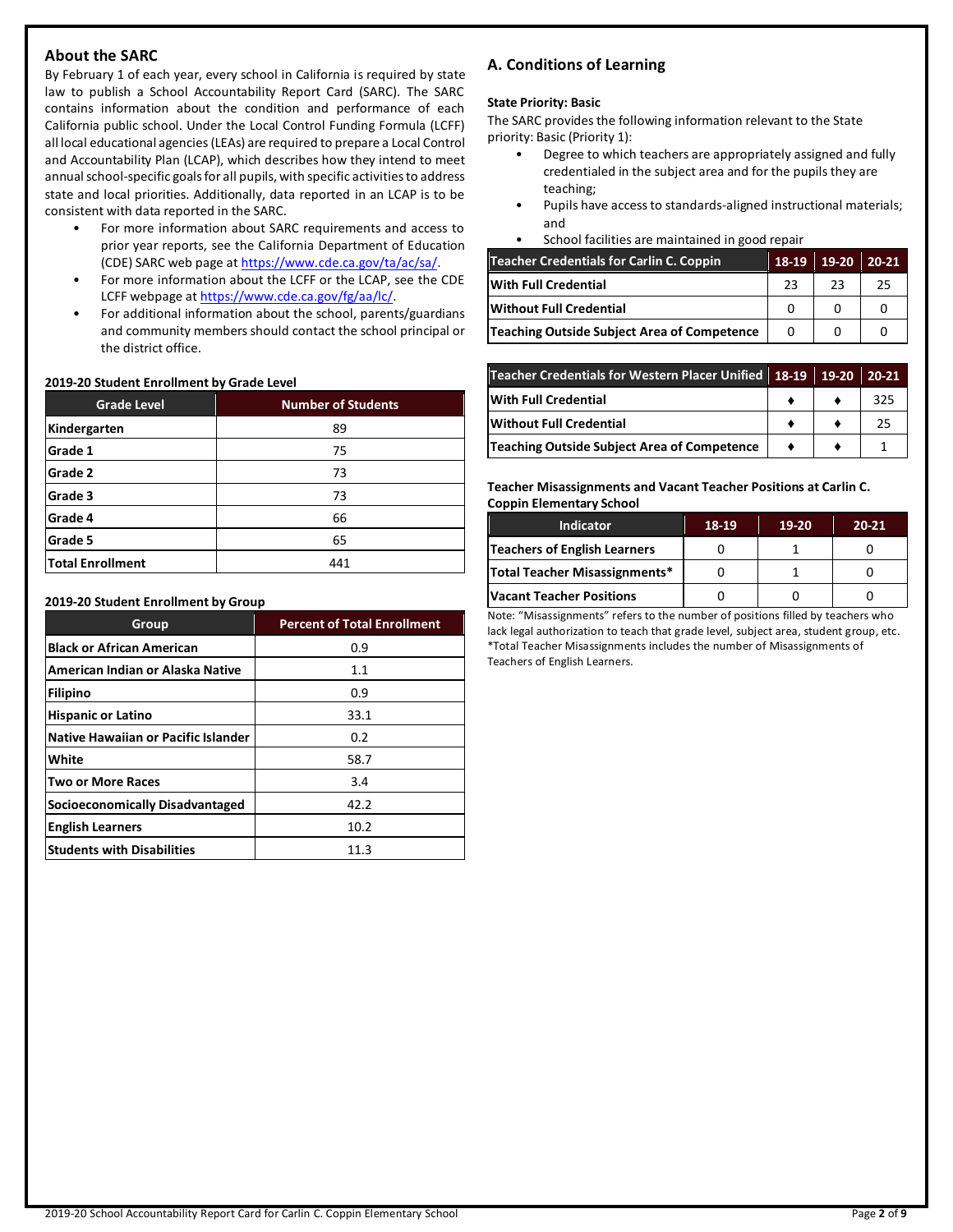# **Textbooks and Instructional Materials**

**Year and month in which data were collected: December 2020**

| <b>Core Curriculum Area</b>   | <b>Textbooks and Instructional Materials/Year of Adoption</b> |                                                                                                                                                                           |  |  |  |  |
|-------------------------------|---------------------------------------------------------------|---------------------------------------------------------------------------------------------------------------------------------------------------------------------------|--|--|--|--|
| <b>Reading/Language Arts</b>  | Common Core Reading and Writing (Adopted 2017)                | * K – 3 Benchmark Education Company Benchmark Advance (Adopted 2017)<br>* 4 - 5 WPUSD English Language Arts Curriculum Maps and Anchor Texts; Curriculum Associates Ready |  |  |  |  |
|                               | The textbooks listed are from most recent adoption:           | Yes                                                                                                                                                                       |  |  |  |  |
|                               | Percent of students lacking their own assigned textbook:      | 0%                                                                                                                                                                        |  |  |  |  |
| <b>Mathematics</b>            | K-5 Pearson Envisions (Adopted 2014)                          |                                                                                                                                                                           |  |  |  |  |
|                               | The textbooks listed are from most recent adoption:           | <b>Yes</b>                                                                                                                                                                |  |  |  |  |
|                               | Percent of students lacking their own assigned textbook:      | 0%                                                                                                                                                                        |  |  |  |  |
| Science                       | K-5 Delta Science/FOSS Science (Adopted 2007)                 |                                                                                                                                                                           |  |  |  |  |
|                               | The textbooks listed are from most recent adoption:           | <b>Yes</b>                                                                                                                                                                |  |  |  |  |
|                               | Percent of students lacking their own assigned textbook:      | 0%                                                                                                                                                                        |  |  |  |  |
| <b>History-Social Science</b> | Scott Foresman: History Social Science for CA (Adopted 2007)  |                                                                                                                                                                           |  |  |  |  |
|                               | The textbooks listed are from most recent adoption:           | Yes                                                                                                                                                                       |  |  |  |  |
|                               | Percent of students lacking their own assigned textbook:      | 0%                                                                                                                                                                        |  |  |  |  |

Note: Cells with N/A values do not require data.

# **School Facility Conditions and Planned Improvements (Most Recent Year)**

# **School Facility Good Repair Status (Most Recent Year)**

Using the **most recently collected** FIT data (or equivalent), provide the following:

- Determination of repair status for systems listed
- Description of any needed maintenance to ensure good repair
- The year and month in which the data were collected
- The rate for each system inspected
- The overall rating

# **Year and month in which data were collected: 12/17/20**

| <b>System Inspected</b>                                             | <b>Repair Status</b> | <b>Repair Needed and</b><br><b>Action Taken or Planned</b>                                                                                                                                                                                                                                                               |
|---------------------------------------------------------------------|----------------------|--------------------------------------------------------------------------------------------------------------------------------------------------------------------------------------------------------------------------------------------------------------------------------------------------------------------------|
| Systems:<br>Gas Leaks, Mechanical/HVAC, Sewer                       | Good                 | There is no odor that would indicate a gas<br>leak. Gas pipes are not broken and appear<br>to be in good working order. The HVAC<br>system is operable. There are no obvious<br>signs of flooding caused by sewer line<br>back-up in the facilities or on the school<br>grounds.                                         |
| Interior:<br><b>Interior Surfaces</b>                               | Fair                 | Office: Stained ceiling tiles<br>Cafeteria: Stained ceiling tiles. Flooring<br>poor.<br>Multi Purpose Room: stained ceiling tiles.<br>Flooring poor.<br>Classroom C: carpet tears<br>Classroom E: carpet is poor.<br>Classroom 1: Wall water stains.<br>Classroom M: The carpet is very worn and<br>is soiled and ripped |
| <b>Cleanliness:</b><br>Overall Cleanliness, Pest/Vermin Infestation | Good                 | School grounds, buildings, common areas,<br>and individual rooms appear to have been<br>cleaned regularly. There is no evidence of<br>a major pest or vermin infestation.                                                                                                                                                |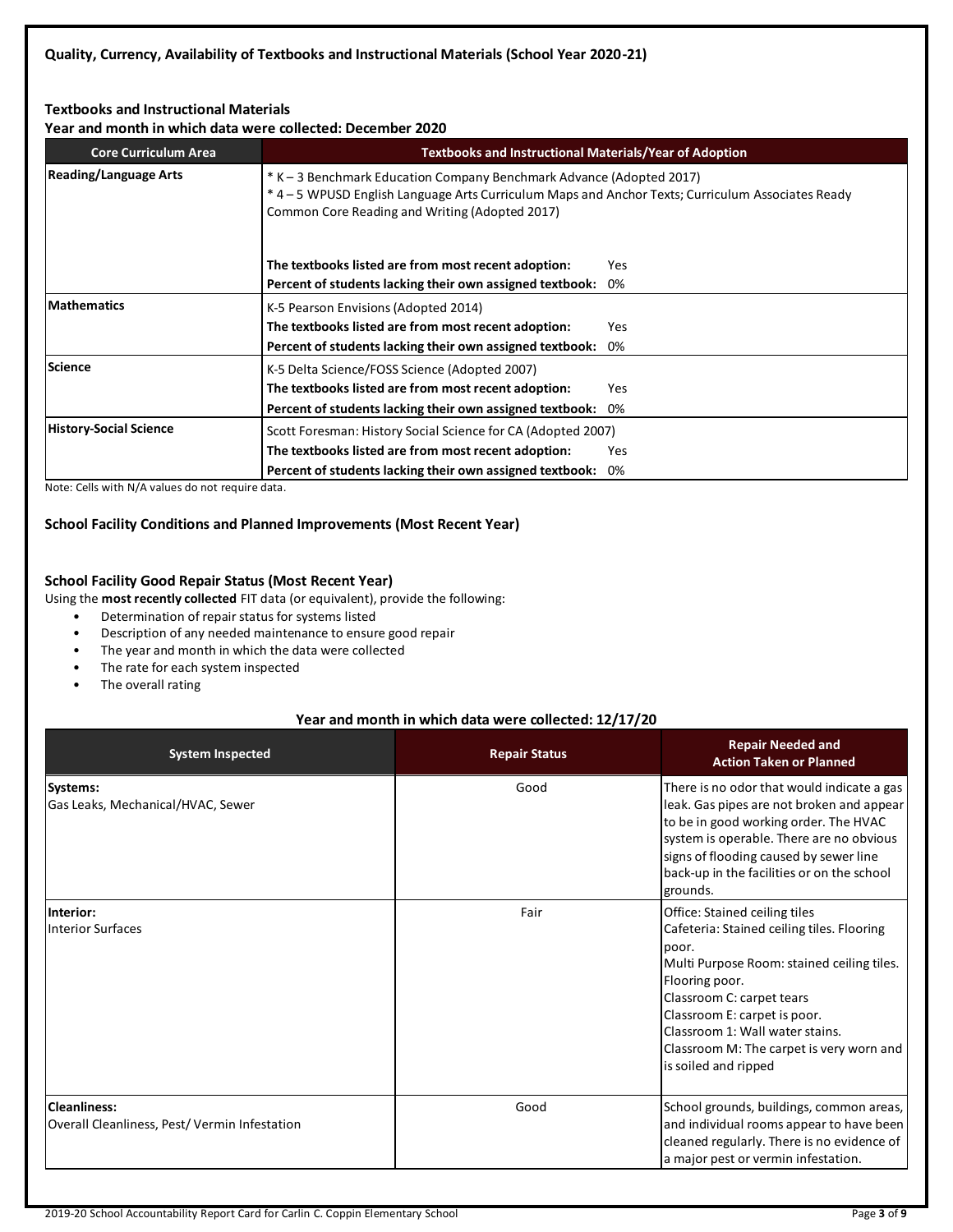| <b>System Inspected</b>                                            | <b>Repair Status</b> | <b>Repair Needed and</b><br><b>Action Taken or Planned</b>                                                                                                                                                                                                                                                                                                                    |
|--------------------------------------------------------------------|----------------------|-------------------------------------------------------------------------------------------------------------------------------------------------------------------------------------------------------------------------------------------------------------------------------------------------------------------------------------------------------------------------------|
| <b>Electrical:</b><br>Electrical                                   | Good                 | There is no evidence that any portion of<br>the school has a power failure. Electrical<br>systems, components, and equipment<br>appear to be working properly. There are<br>no exposed electrical wires. Electrical<br>equipment is properly covered and<br>secured from pupil access. Lighting<br>appears to be adequate and working<br>properly, including exterior lights. |
| <b>Restrooms/Fountains:</b><br>Restrooms, Sinks/Fountains          | Good                 | K1: Tile repair in boys restroom, Stained<br>ceiling tiles. Drinking fountains appear to<br>be accessible and functioning as intended.                                                                                                                                                                                                                                        |
| Safety:<br>Fire Safety, Hazardous Materials                        | Good                 | The fire sprinklers appear to be in working<br>order (e.g., there are no missing or<br>damaged sprinkler heads). Emergency<br>alarms appear to be functional.<br>Emergency exit signs function as<br>designed, exits are unobstructed.<br>Hazardous chemicals, chemical waste,<br>and flammable materials are stored<br>properly (e.g. locked and labeled<br>properly).       |
| Structural:<br><b>Structural Damage, Roofs</b>                     | Good                 | There does not appear to be structural<br>damage that has created or could create<br>hazardous or uninhabitable conditions.<br>Roof systems appear to be functioning<br>properly.                                                                                                                                                                                             |
| External:<br>Playground/School Grounds, Windows/Doors/Gates/Fences | Good                 | The playground equipment and school<br>grounds in the vicinity of the area being<br>evaluated appear to be clean, safe, and<br>functional. There is no exposed broken<br>glass accessible to pupils and staff.<br>Exterior doors and gates are functioning<br>and do not pose a security risk.<br>Classroom P: door closer broken                                             |
| <b>Overall Rating</b>                                              | Good                 |                                                                                                                                                                                                                                                                                                                                                                               |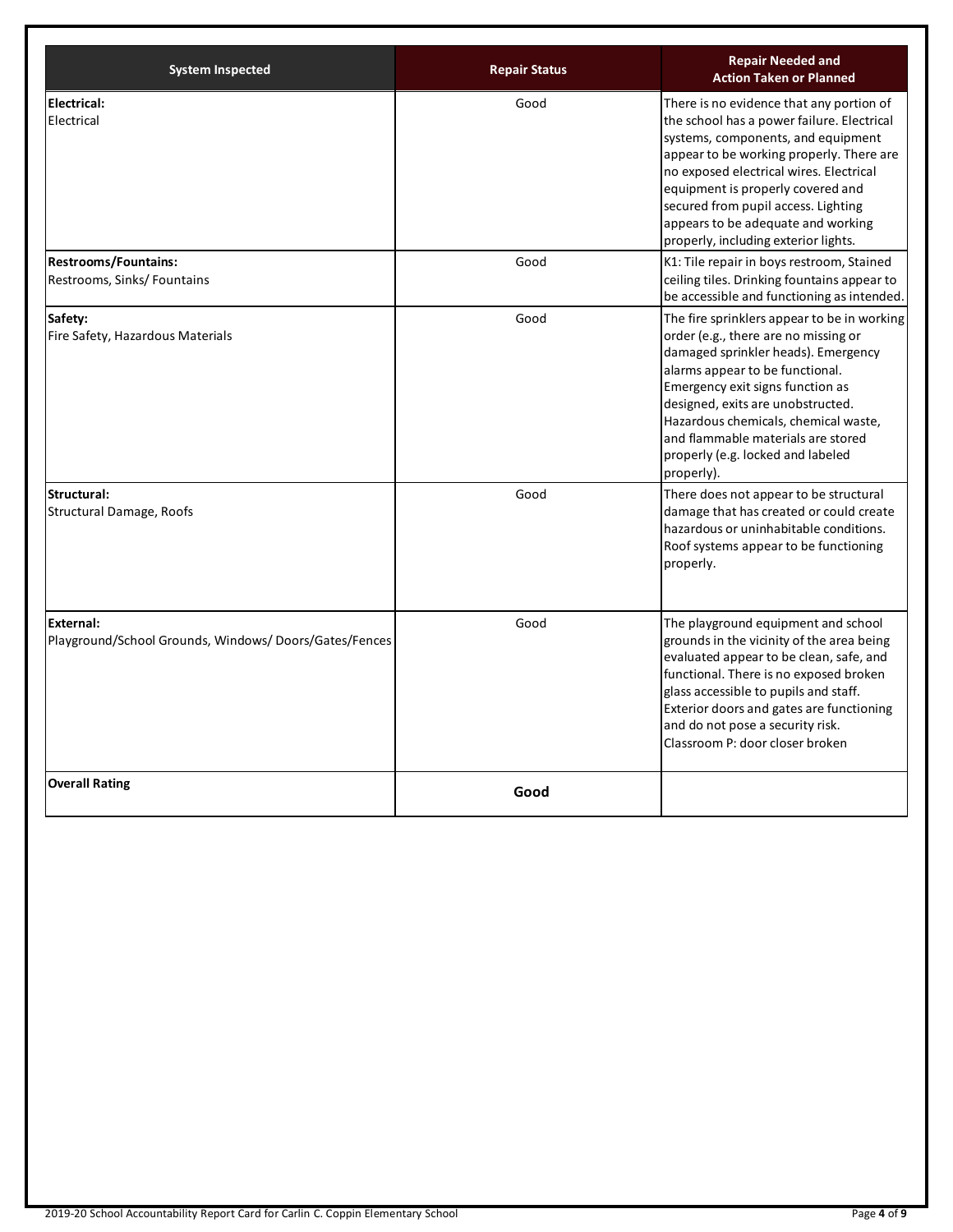# **B. Pupil Outcomes**

#### **State Priority: Pupil Achievement**

The SARC provides the following information relevant to the State priority: Pupil Achievement (Priority 4):

- **Statewide assessments** (i.e., California Assessment of Student Performance and Progress [CAASPP] System, which includes the Smarter Balanced Summative Assessments for students in the general education population and the California Alternate Assessments [CAAs] for English language arts/literacy [ELA] and mathematics given in grades three through eight and grade eleven. Only eligible students may participate in the administration of the CAAs. CAAs items are aligned with alternate achievement standards, which are linked with the Common Core State Standards [CCSS] for students with the most significant cognitive disabilities); and
- The percentage of students who have successfully completed courses that satisfy the requirements for entrance to the University of California and the California State University, or career technical education sequences or programs of study.

# **CAASPP Test Results in ELA and Mathematics for All Students Grades Three through Eight and Grade Eleven**

**Percentage of Students Meeting or Exceeding the State Standard**

| <b>Subject</b> | <b>School</b><br>18-19 | <b>School</b><br>19-20 | <b>District</b><br>18-19 | <b>District</b><br>$19-20$ | <b>State</b><br>18-19 | <b>State</b><br>19-20 |
|----------------|------------------------|------------------------|--------------------------|----------------------------|-----------------------|-----------------------|
| <b>ELA</b>     | 57                     | N/A                    | 57                       | N/A                        | 50                    | N/A                   |
| Math           | 42                     | N/A                    | 45                       | N/A                        | 39                    | N/A                   |

Note: Cells with N/A values do not require data.

Note: The 2019-2020 data are not available. Due to the COVID-19 pandemic, Executive Order N-30-20 was issued which waived the requirement for statewide testing for the 2019-2020 school year.

Note: Percentages are not calculated when the number of students tested is ten or less, either because the number of students in this category is too small for statistical accuracy or to protect student privacy.

Note: ELA and mathematics test results include the Smarter Balanced Summative Assessment and the CAA. The "Percent Met or Exceeded" is calculated by taking the total number of students who met or exceeded the standard on the Smarter Balanced Summative Assessment plus the total number of students who met the standard (i.e., achieved Level 3-Alternate) on the CAAs divided by the total number of students who participated in both assessments.

# **CAASPP Test Results in Science for All Students Grades Five, Eight, and High School**

**Percentage of Students Meeting or Exceeding the State Standard**

| <b>Subject</b> | 'School,<br>18-19 | School<br>$19 - 20$ | <b>District</b><br>18-19 | <b>District</b><br>19-20 | <b>State</b><br>18-19 | <b>State</b><br>19-20 |
|----------------|-------------------|---------------------|--------------------------|--------------------------|-----------------------|-----------------------|
| Science l      |                   | N/A                 | 35                       | N/A                      | 30                    | N/A                   |

Note: Cells with N/A values do not require data.

Note: The 2019-2020 data are not available. Due to the COVID-19 pandemic, Executive Order N-30-20 was issued which waived the requirement for statewide testing for the 2019-2020 school year.

Note: The new California Science Test (CAST) was first administered operationally in the 2018-2019 school year.

### **State Priority: Other Pupil Outcomes**

The SARC provides the following information relevant to the State priority: Other Pupil Outcomes (Priority 8):

Pupil outcomes in the subject areas of physical education.

#### **2019-20 Percent of Students Meeting Fitness Standards**

| Grade<br>Level | 4 of 6 | 5 of 6 | 6 of 6 |
|----------------|--------|--------|--------|
|                | N/A    | N/A    | N/A    |
|                | N/A    | N/A    | N/A    |
| N/A<br>q       |        | N/A    | N/A    |

Note: Cells with N/A values do not require data.

Note: The 2019–2020 data are not available. Due to the COVID-19 pandemic, Executive Order N-56-20 was issued which waived the requirement to administer the physical fitness performance test for the 2019–2020 school year.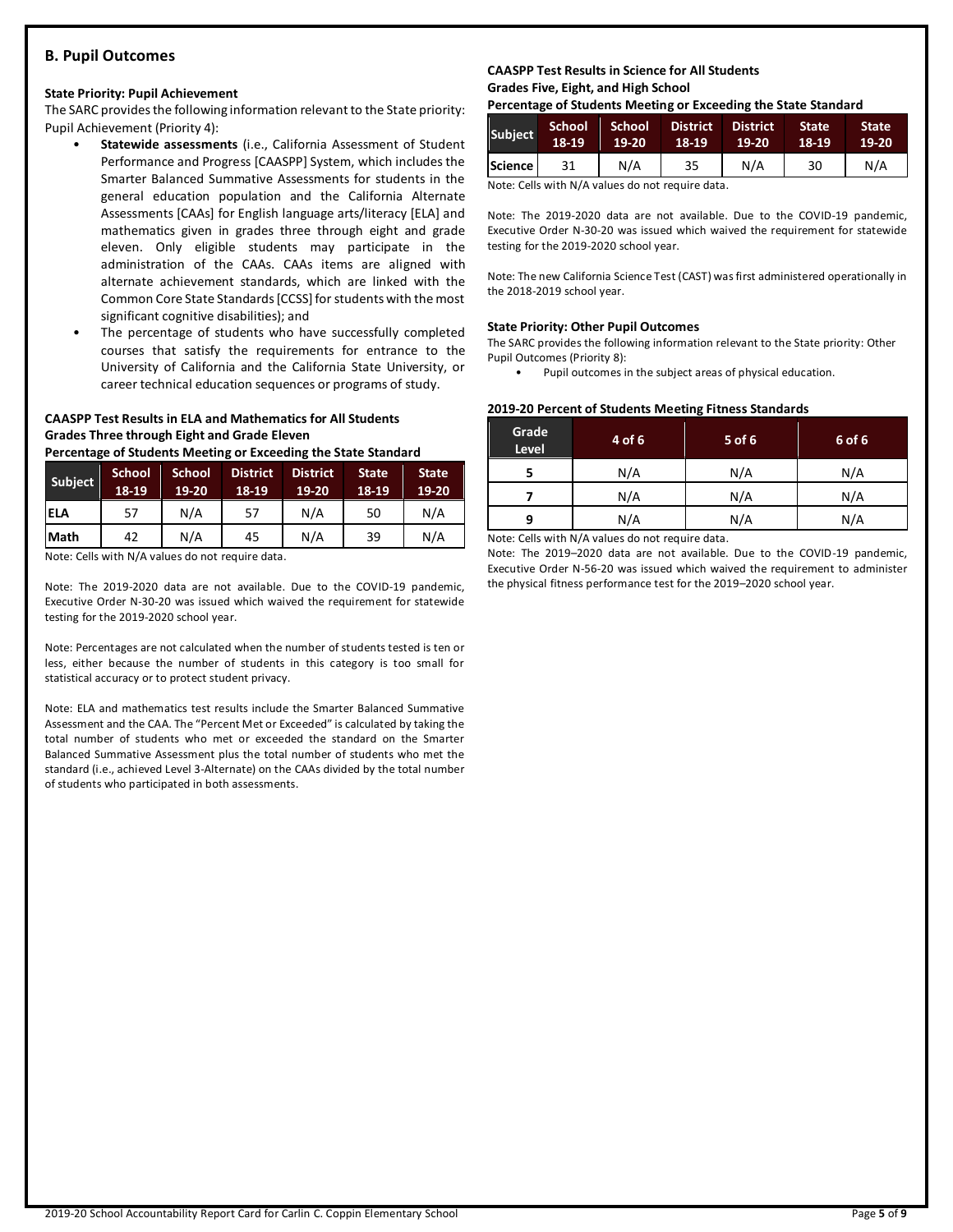# **CAASPP Test Results in Science by Student Group**

**Grades Three through Eight and Grade Eleven (School Year 2019-2020) Student Group Total Total Enrollment Number Tested Percent Tested Percent Not Tested Percent Met or Exceeded All Students** N/A N/A N/A N/A N/A **Male** N/A N/A N/A N/A N/A **Female** N/A N/A N/A N/A N/A **Black or African American** N/A N/A N/A N/A N/A **American Indian or Alaska Native** N/A N/A N/A N/A N/A **Asian** N/A N/A N/A N/A N/A **Filipino** N/A N/A N/A N/A N/A **Hispanic or Latino N/A N/A N/A N/A** N/A **Native Hawaiian or Pacific Islander**  $\begin{vmatrix} N/A & N/A & N/A & N/A \end{vmatrix}$  N/A N/A N/A N/A **White** N/A N/A N/A N/A N/A **Two or More Races** N/A N/A N/A N/A N/A **Socioeconomically Disadvantaged** N/A N/A N/A N/A N/A **English Learners** N/A N/A N/A N/A N/A **Students with Disabilities** N/A N/A N/A N/A N/A **Students Receiving Migrant Education Services | N/A | N/A | N/A | N/A | N/A | N/A Foster Youth** N/A N/A N/A N/A N/A **Homeless** N/A N/A N/A N/A N/A

Note: Cells with N/A values do not require data.

Note: The 2019-2020 data are not available. Due to the COVID-19 pandemic, Executive Order N-30-20 was issued which waived the requirement for statewide testing for the 2019-2020 school year.

# **CAASPP Test Results in ELA by Student Group**

**Grades Three through Eight and Grade Eleven (School Year 2019-2020)**

| <b>Student Group</b>                                 | <b>Total</b><br><b>Enrollment</b> | <b>Number</b><br><b>Tested</b> | Percent<br><b>Tested</b> | Percent<br><b>Not Tested</b> | Percent<br><b>Met or Exceeded</b> |
|------------------------------------------------------|-----------------------------------|--------------------------------|--------------------------|------------------------------|-----------------------------------|
| <b>All Students</b>                                  | N/A                               | N/A                            | N/A                      | N/A                          | N/A                               |
| <b>Male</b>                                          | N/A                               | N/A                            | N/A                      | N/A                          | N/A                               |
| Female                                               | N/A                               | N/A                            | N/A                      | N/A                          | N/A                               |
| <b>Black or African American</b>                     | N/A                               | N/A                            | N/A                      | N/A                          | N/A                               |
| American Indian or Alaska Native                     | N/A                               | N/A                            | N/A                      | N/A                          | N/A                               |
| Asian                                                | N/A                               | N/A                            | N/A                      | N/A                          | N/A                               |
| <b>Filipino</b>                                      | N/A                               | N/A                            | N/A                      | N/A                          | N/A                               |
| <b>Hispanic or Latino</b>                            | N/A                               | N/A                            | N/A                      | N/A                          | N/A                               |
| Native Hawaiian or Pacific Islander                  | N/A                               | N/A                            | N/A                      | N/A                          | N/A                               |
| White                                                | N/A                               | N/A                            | N/A                      | N/A                          | N/A                               |
| <b>Two or More Races</b>                             | N/A                               | N/A                            | N/A                      | N/A                          | N/A                               |
| <b>Socioeconomically Disadvantaged</b>               | N/A                               | N/A                            | N/A                      | N/A                          | N/A                               |
| <b>English Learners</b>                              | N/A                               | N/A                            | N/A                      | N/A                          | N/A                               |
| <b>Students with Disabilities</b>                    | N/A                               | N/A                            | N/A                      | N/A                          | N/A                               |
| <b>Students Receiving Migrant Education Services</b> | N/A                               | N/A                            | N/A                      | N/A                          | N/A                               |
| <b>Foster Youth</b>                                  | N/A                               | N/A                            | N/A                      | N/A                          | N/A                               |
| <b>Homeless</b>                                      | N/A                               | N/A                            | N/A                      | N/A                          | N/A                               |

Note: Cells with N/A values do not require data.

Note: The 2019-2020 data are not available. Due to the COVID-19 pandemic, Executive Order N-30-20 was issued which waived the requirement for statewide testing for the 2019-2020 school year.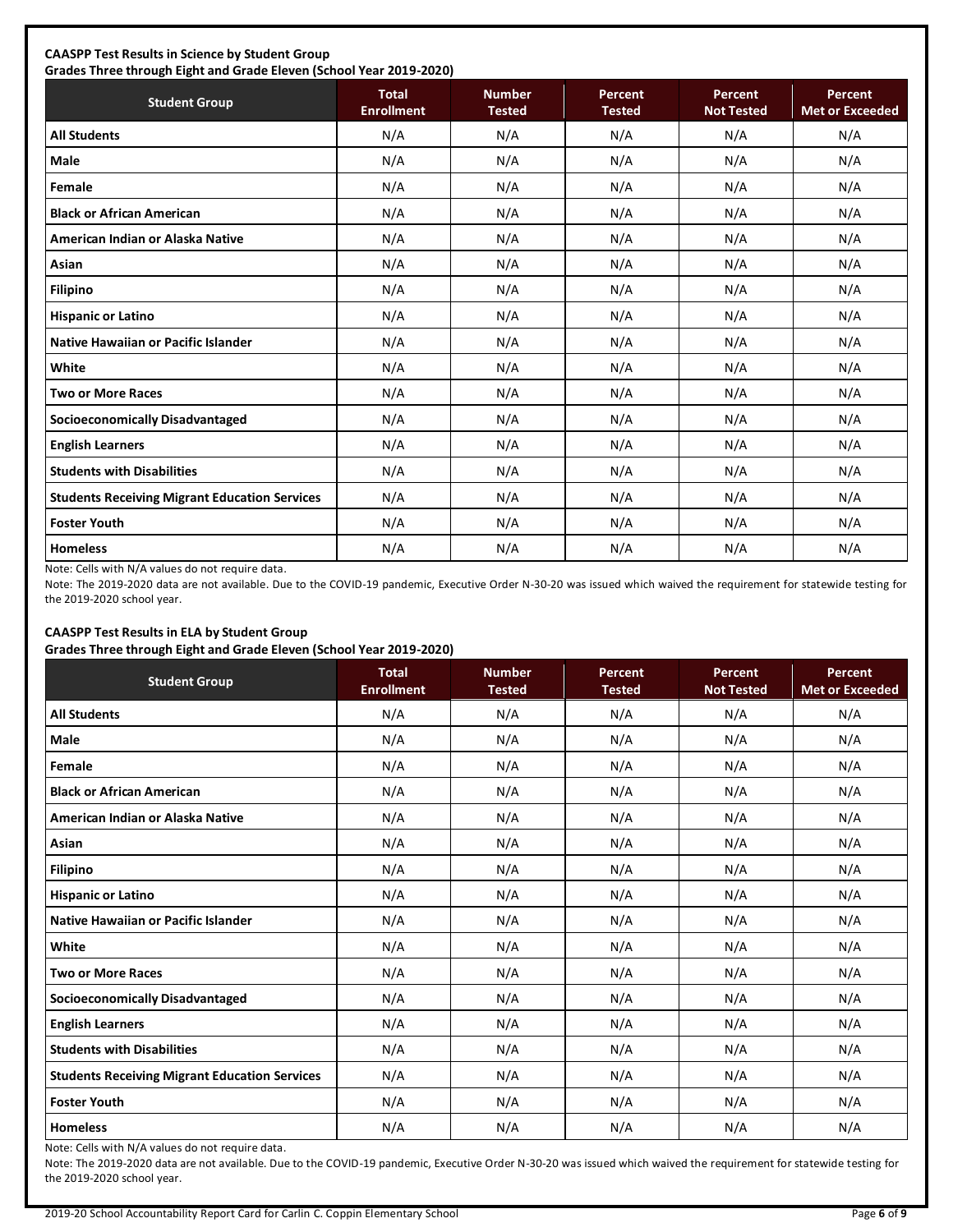# **CAASPP Test Results in Mathematics by Student Group Grades Three through Eight and Grade Eleven (School Year 2019-2020)**

| Grades Three through Eight and Grade Eleven (School Tear 2019-2020) | <b>Total</b>      | <b>Number</b> | <b>Percent</b> | Percent           | Percent                |
|---------------------------------------------------------------------|-------------------|---------------|----------------|-------------------|------------------------|
| <b>Student Group</b>                                                | <b>Enrollment</b> | <b>Tested</b> | <b>Tested</b>  | <b>Not Tested</b> | <b>Met or Exceeded</b> |
| <b>All Students</b>                                                 | N/A               | N/A           | N/A            | N/A               | N/A                    |
| Male                                                                | N/A               | N/A           | N/A            | N/A               | N/A                    |
| Female                                                              | N/A               | N/A           | N/A            | N/A               | N/A                    |
| <b>Black or African American</b>                                    | N/A               | N/A           | N/A            | N/A               | N/A                    |
| American Indian or Alaska Native                                    | N/A               | N/A           | N/A            | N/A               | N/A                    |
| Asian                                                               | N/A               | N/A           | N/A            | N/A               | N/A                    |
| <b>Filipino</b>                                                     | N/A               | N/A           | N/A            | N/A               | N/A                    |
| <b>Hispanic or Latino</b>                                           | N/A               | N/A           | N/A            | N/A               | N/A                    |
| Native Hawaiian or Pacific Islander                                 | N/A               | N/A           | N/A            | N/A               | N/A                    |
| White                                                               | N/A               | N/A           | N/A            | N/A               | N/A                    |
| <b>Two or More Races</b>                                            | N/A               | N/A           | N/A            | N/A               | N/A                    |
| <b>Socioeconomically Disadvantaged</b>                              | N/A               | N/A           | N/A            | N/A               | N/A                    |
| <b>English Learners</b>                                             | N/A               | N/A           | N/A            | N/A               | N/A                    |
| <b>Students with Disabilities</b>                                   | N/A               | N/A           | N/A            | N/A               | N/A                    |
| <b>Students Receiving Migrant Education Services</b>                | N/A               | N/A           | N/A            | N/A               | N/A                    |
| <b>Foster Youth</b>                                                 | N/A               | N/A           | N/A            | N/A               | N/A                    |
| <b>Homeless</b>                                                     | N/A               | N/A           | N/A            | N/A               | N/A                    |

Note: Cells with N/A values do not require data.

Note: The 2019-2020 data are not available. Due to the COVID-19 pandemic, Executive Order N-30-20 was issued which waived the requirement for statewide testing for the 2019-2020 school year.

# **C. Engagement**

#### **State Priority: Parental Involvement**

- The SARC provides the following information relevant to the State priority: Parental Involvement (Priority 3):
	- Efforts the school district makes to seek parent input in making decisions for the school district and each school site

#### **Opportunities for Parental Involvement (School Year 2020-21)**

Parents play an important role at Carlin C. Coppin through active participation and involvement in School Site Council (SSC), the English Learner Advisory Committee (ELAC), the Parent Teacher Club (PTC), the art docent program, annual events, and volunteering in the classroom. Parents support school activities such as assemblies, annual events and purchases of teaching resources and rewards. Parents can access our school website, school app or call the school office for more information about becoming involved in school activities. With the COVID-19 pandemic we are not able to welcome parents and community members to campus. They continue to be supportive and involved remotely. We hope to welcome them back when it is safe to do so. Our teachers play a critical role in maintaining two-way communication with families.

# **State Priority: School Climate**

The SARC provides the following information relevant to the State priority: School Climate (Priority 6):

- Pupil suspension rates;
- Pupil expulsion rates; and
- Other local measures on the sense of safety.

# **School Safety Plan (School Year 2020-2021)**

The School Safety Plan, revised and approved in October of each year, lays out a plan for ensuring students learn in a secure and safe environment that covers routine and emergency procedures. Arrival and departure procedures are in place to ensure the safe and orderly ingress and egress of students. The campus is closed during the day with all visitors checking in at the office. Staff monitors students at all times throughout the school day including movement about campus and recess times. Emergency procedures are rehearsed throughout the school year. A Behavior Intervention Support program is in place to recognize and reward students for positive behaviors that contribute to a safe and orderly school climate. For more detail, please visit the school or district website to view the Safety Plan in its entirety.

#### **Suspensions and Expulsions**

**(data collected between July through June, each full school year respectively)**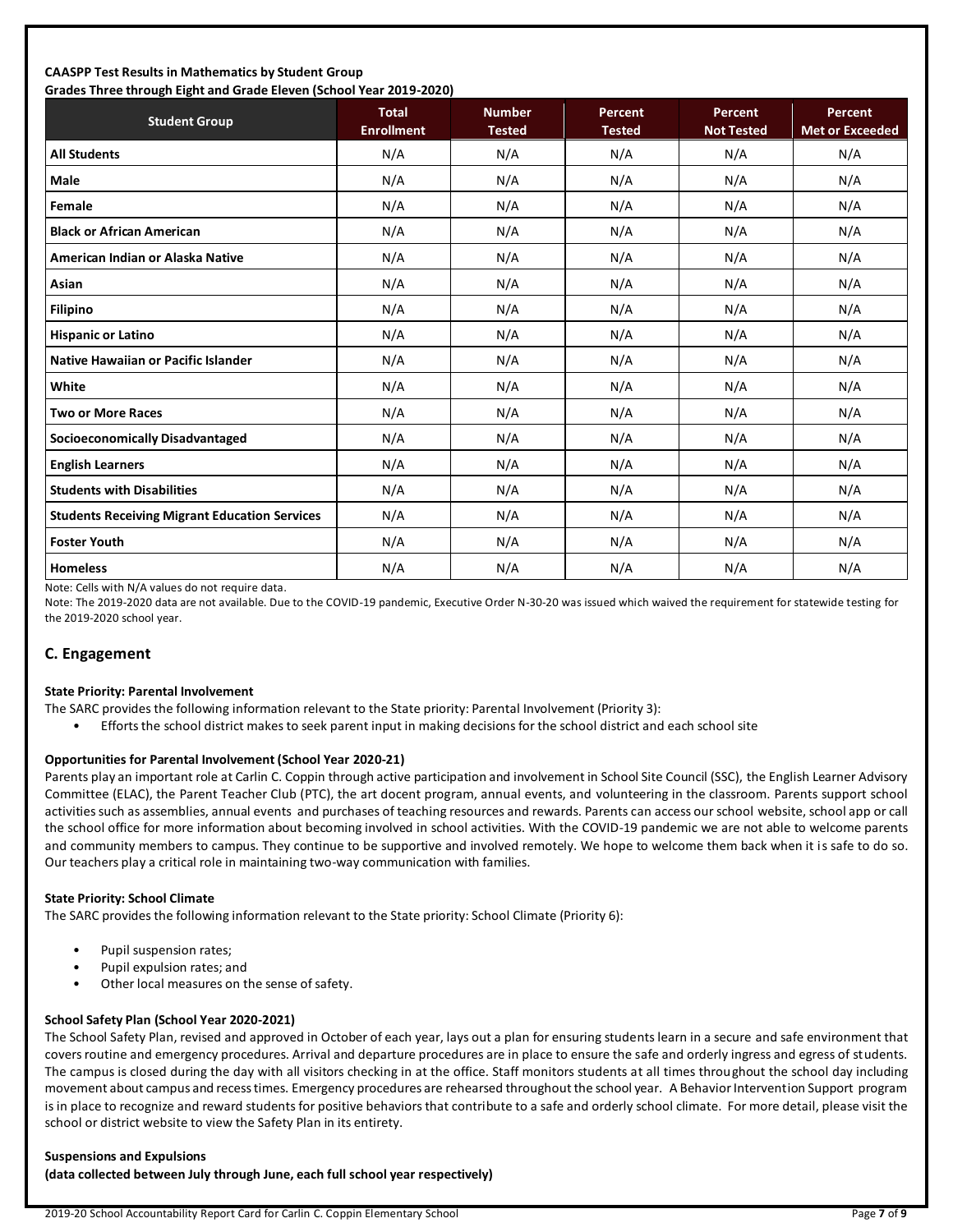| Rate               | <b>School</b><br>2017-18 | <b>School</b><br>2018-19 | <b>District</b><br>2017-18 | <b>District</b><br>2018-19 | <b>State</b><br>2017-18 | <b>State</b><br>2018-19 |
|--------------------|--------------------------|--------------------------|----------------------------|----------------------------|-------------------------|-------------------------|
| <b>Suspensions</b> | 0.9                      | 1.5                      | 1.9                        | 2.1                        | 3.5                     | 3.5                     |
| <b>Expulsions</b>  | 0.0                      | 0.0                      | 0.0                        | 0.0                        | U. L                    | 0.1                     |

### **Suspensions and Expulsions for School Year 2019-2020 Only**

**(data collected between July through February, partial school year due to the COVID-19 pandemic)**

| Rate              | <b>School</b><br>2019-20 | <b>District</b><br>2019-20 | <b>State</b><br>2019-20 |
|-------------------|--------------------------|----------------------------|-------------------------|
| Suspensions       | 0.02                     | 2.4                        |                         |
| <b>Expulsions</b> | 0.0                      | 0.0                        |                         |

Note: The 2019-2020 suspensions and expulsions rate data are not comparable to prior year data because the 2019-2020 school year is a partial school year due to the COVID-19 crisis. As such, it would be inappropriate to make any comparisons in rates of suspensions and expulsions in the 2019-2020 school year compared to prior years.

# **D. Other SARC Information**

The information in this section is required to be in the SARC but is not included in the state priorities for LCFF.

### **Ratio of Pupils to Academic Counselor (School Year 2019-2020)**

| <b>Title</b>        | Ratio |
|---------------------|-------|
| Academic Counselor* |       |

\*One full time equivalent (FTE) equals one staff member working full time; one FTE could also represent two staff members who each work 50 percent of full time.

### **Student Support Services Staff (School Year 2019-2020)**

| <b>Title</b>                                                                                    | <b>Number of Full-Time Equivalent</b><br>$($ FTE $)$ |
|-------------------------------------------------------------------------------------------------|------------------------------------------------------|
| <b>Counselor (Social/Behavioral or Career Development)</b>                                      |                                                      |
| Library Media Teacher (Librarian)                                                               |                                                      |
| Library Media Services Staff (Paraprofessional)                                                 |                                                      |
| Psychologist                                                                                    |                                                      |
| <b>Social Worker</b>                                                                            |                                                      |
| <b>Nurse</b>                                                                                    |                                                      |
| Speech/Language/Hearing Specialist                                                              |                                                      |
| Resource Specialist (non-teaching)                                                              |                                                      |
| Other<br>$\sim$ $\sim$ $\sim$<br>and the state of the state of the<br>.<br>$\sim$ $\sim$ $\sim$ |                                                      |

\*One Full Time Equivalent (FTE) equals one staff member working full time; one FTE could also represent two staff members who each work 50 percent of full time.

# **Average Class Size and Class Size Distribution (Elementary)**

| Grade<br>Level | 2017-18<br>Average<br><b>Class</b><br><b>Size</b> | 2017-18<br># of<br>Classes*<br><b>Size</b><br>$1 - 20$ | 2017-18<br># of<br>Classes*<br><b>Size</b><br>21-32 | 2017-18<br># of<br>Classes*<br><b>Size</b><br>$33+$ | 2018-19<br>Average<br><b>Class</b><br><b>Size</b> | 2018-19<br># of<br>Classes*<br><b>Size</b><br>$1-20$ | 2018-19<br># of<br>Classes*<br><b>Size</b><br>$21 - 32$ | 2018-19<br># of<br>Classes*<br><b>Size</b><br>$33+$ | 2019-20<br>Average<br><b>Class</b><br><b>Size</b> | 2019-20<br># of<br>Classes*<br><b>Size</b><br>$1 - 20$ | 2019-20<br># of<br>Classes*<br><b>Size</b><br>$21 - 32$ | 2019-20<br># of<br>Classes*<br><b>Size</b><br>$33+$ |
|----------------|---------------------------------------------------|--------------------------------------------------------|-----------------------------------------------------|-----------------------------------------------------|---------------------------------------------------|------------------------------------------------------|---------------------------------------------------------|-----------------------------------------------------|---------------------------------------------------|--------------------------------------------------------|---------------------------------------------------------|-----------------------------------------------------|
| К              | 23                                                |                                                        | 3                                                   |                                                     | 23                                                |                                                      | 4                                                       |                                                     | 23                                                |                                                        | 4                                                       |                                                     |
| 1              | 25                                                |                                                        | 3                                                   |                                                     | 22                                                | 1                                                    | $\overline{2}$                                          |                                                     | 38                                                | 1                                                      | 3                                                       | 3                                                   |
| $\overline{2}$ | 36                                                |                                                        | 3                                                   | 1                                                   | 24                                                |                                                      | 3                                                       |                                                     | 28                                                | 1                                                      | 4                                                       |                                                     |
| 3              | 27                                                |                                                        | $\overline{2}$                                      |                                                     | 22                                                |                                                      | 3                                                       |                                                     | 18                                                | 1                                                      | 3                                                       |                                                     |
| 4              | 37                                                |                                                        | 2                                                   | 1                                                   | 31                                                |                                                      | $\overline{2}$                                          |                                                     | 25                                                | $\overline{2}$                                         | 1                                                       |                                                     |
| 5              | 23                                                | 1                                                      | 2                                                   |                                                     | 157                                               |                                                      |                                                         | 6                                                   | 33                                                | $\overline{2}$                                         | 2                                                       | 2                                                   |
| Other**        | 9                                                 | 1                                                      |                                                     |                                                     | 11                                                | 2                                                    |                                                         |                                                     | 62                                                |                                                        | 1                                                       | 5                                                   |

\*Number of classes indicates how many classes fall into each size category (a range of total students per class).

\*\* "Other" category is for multi-grade level classes.